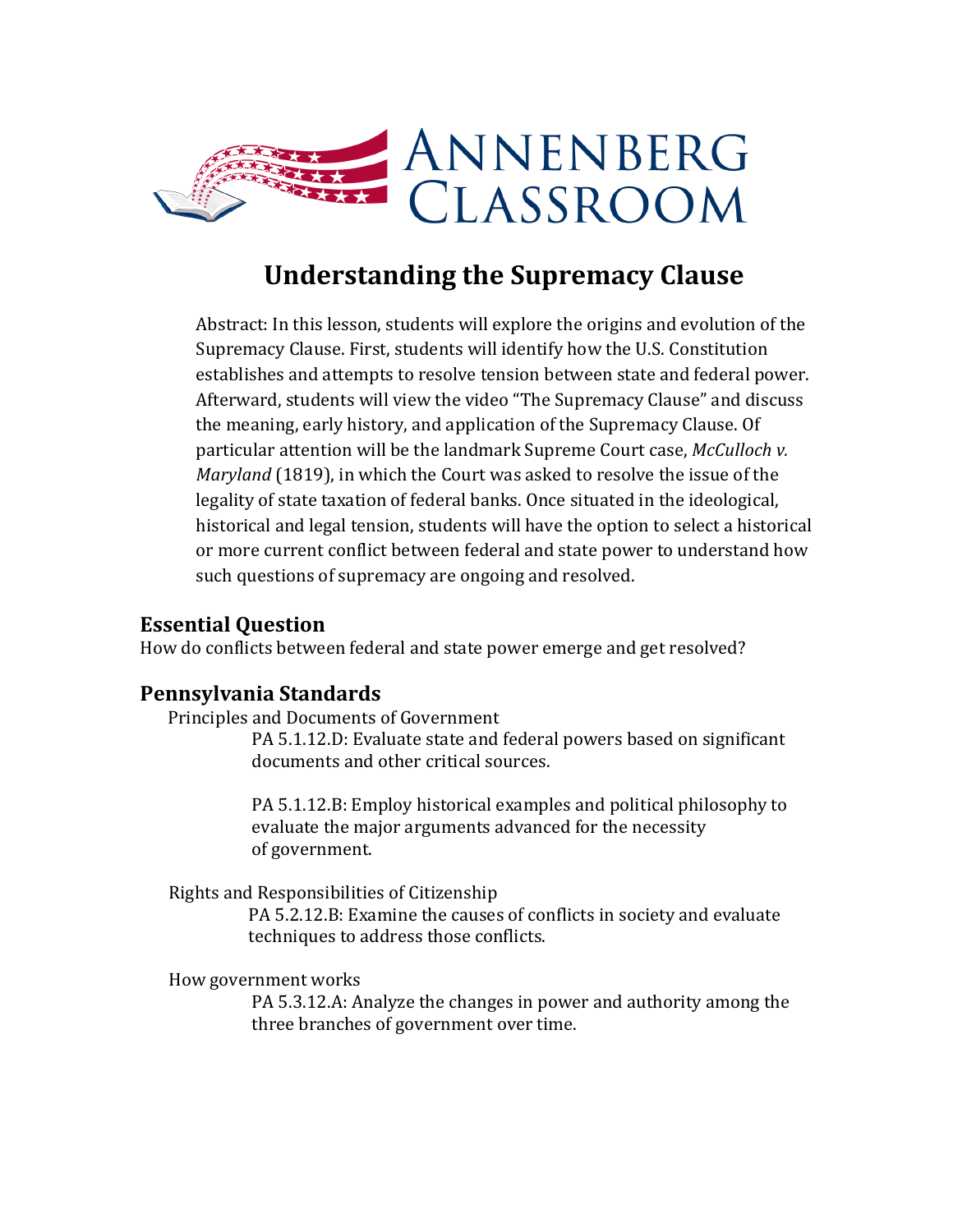#### **National Standards**

Power, Authority, and Governance: The development of civic competence requires an understanding of the foundations of political thought, and the historical development of various structures of power, authority, and governance. It also requires knowledge of the evolving functions of these structures in contemporary U.S. society, as well as in other parts of the world. Learning the basic ideals and values of a constitutional democracy is crucial to understanding our system of government. By examining the purposes and characteristics of various governance systems, learners develop an understanding of how different groups and nations attempt to resolve conflicts and seek to establish order and security.

#### **Objectives**

- Identify the history and principles of the Supremacy Clause
- Identify the impact of *McCulloch v. Maryland* (1819) on federal power
- Evaluate a historical or current issue regarding conflict between federal and state power

### **Activities**

1. Warm-up: Are there rules that matter more in school than at home? Are there rules from home that contradict rules at school? Which authority should reign supreme when a school and home rule are in contradiction?

Possible Example for Discussion: Cell phone policies are a typical area of school-home rule tension. On the one hand, parents purchase and give their children cell phones for communication purposes. The typical rule is that when a parent calls the child, it is expected he or she will answer the phone. It is not uncommon to for parents to call or text the child directly during school hours rather than communicate through the school office, which is typical school policy. On the hand, students are not supposed to be on their phones during instruction (and in some schools, not at all). It is often a disruption to student learning. So, a parent calling a child's cell phone during school hours might actually violate school policy but not the rule at home. Which rule reigns supreme: The school's or parents'?

Debrief: Though not a perfect analogy, the question of home vs. school cell phone rule illustrates the tension between federal and state power when there is a disagreement over a law/policy. Which reigns supreme? In the cell phone case, the power of the school would supersede the house rule. If the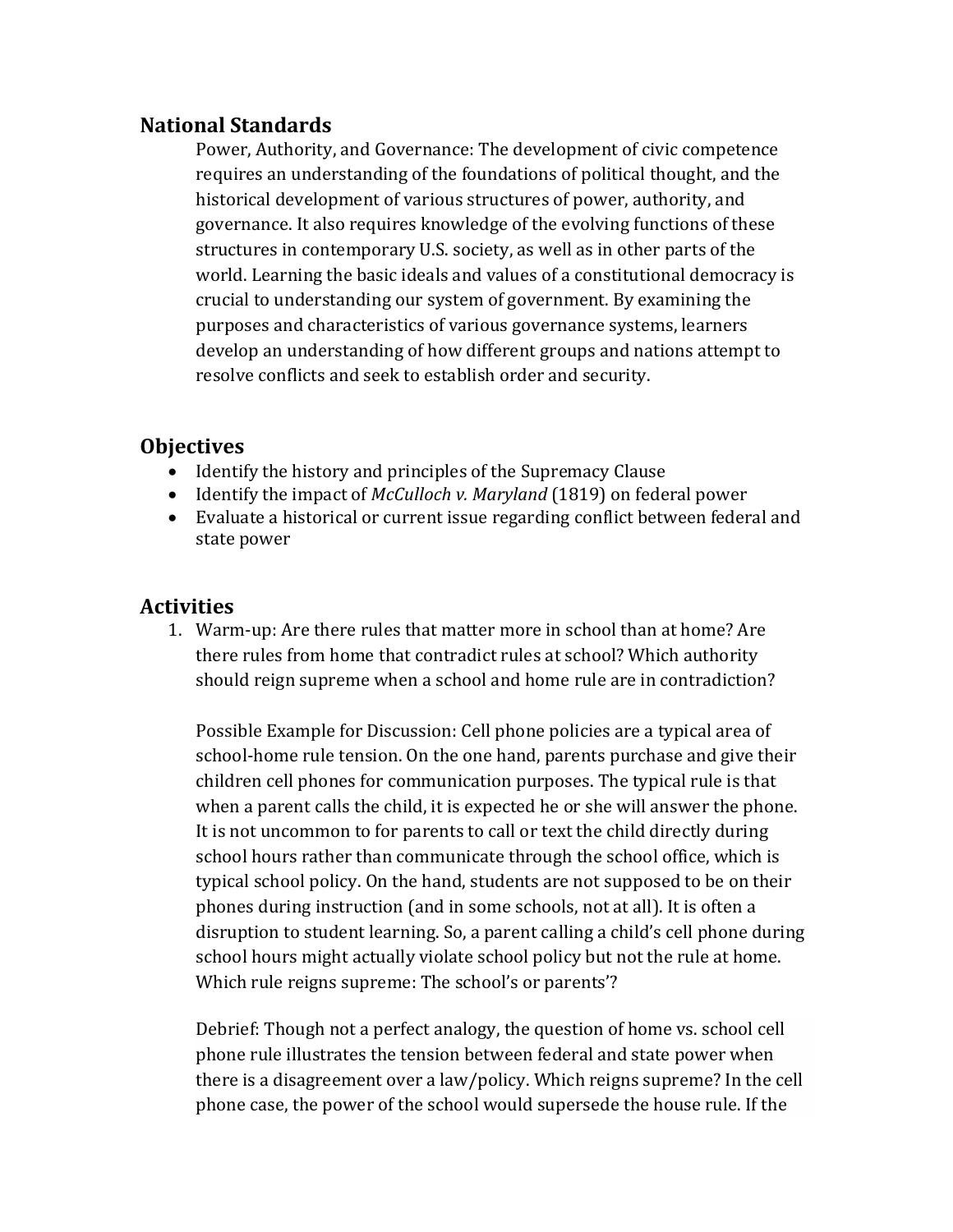school has a policy that students are not to use their phones during school hours, then the student answering a parent's call is in violation; families' rules do not nullify school rules.

Similarly, state rules cannot contradict federal law whether it is specifically listed or implied. Yet, conflicts between the two parties arise. The [Supremacy](https://dictionary.findlaw.com/definition/supremacy-clause.html)  [Clause](https://dictionary.findlaw.com/definition/supremacy-clause.html) enumerates that federal law is the "supreme law of the land." The federal government has certain enumerated powers that are spelled out in the U.S. Constitution: the right to regulate commerce, declare war, levy taxes, establish immigration and bankruptcy laws, and so forth. Judges in every state must follow the Constitution, laws and treaties of the federal government in matters directly or indirectly within the government's control. Federal law preempts state law, even when the laws conflict, otherwise known as the doctrine of preemption. That said, nullification is the historical idea that states can ignore federal laws or pass laws that supersede them; though, that policy approach has never been legally upheld. Still, the 10th Amendment provides enough constitutional flexibility that the conflict between state and federal power will, in the words of Chief Justice of the United States John Marshall, "probably continue to arise, as long as system shall exist." Why? Have students complete Handout 1.

- a. In your own words, what does Article VI, Section 1, Clause 2 mean? In cases where state and federal law are in conflict, due to direct violation or implied, federal law reigns.
- b. What does the 10th Amendment mean? States can make laws or establish rights not listed specifically in the Constitution.
- c. How might these two aspects of the Constitution create conflict over federal and state power? There are many rights and powers that the state can exercise in absence of federal law, but such laws could contradict or undermine federal law. Medicinal marijuana is one such example in which some state laws have made it legal, yet such laws violate federal policy.
- 2. View the video "The Supremacy Clause" and use the Video Worksheet to help students take notes and lead a discussion.
	- a. The following resources can help the teacher extend the conversation: i. Why was the U.S. Constitution Necessary?
		- [http://www.annenbergclassroom.org/Files/Documents/Book](http://www.annenbergclassroom.org/Files/Documents/Books/Our%20Constitution/Chapter%201_Our%20Constitution.pdf) [s/Our%20Constitution/Chapter%201\\_Our%20Constitution.pd](http://www.annenbergclassroom.org/Files/Documents/Books/Our%20Constitution/Chapter%201_Our%20Constitution.pdf) [f](http://www.annenbergclassroom.org/Files/Documents/Books/Our%20Constitution/Chapter%201_Our%20Constitution.pdf)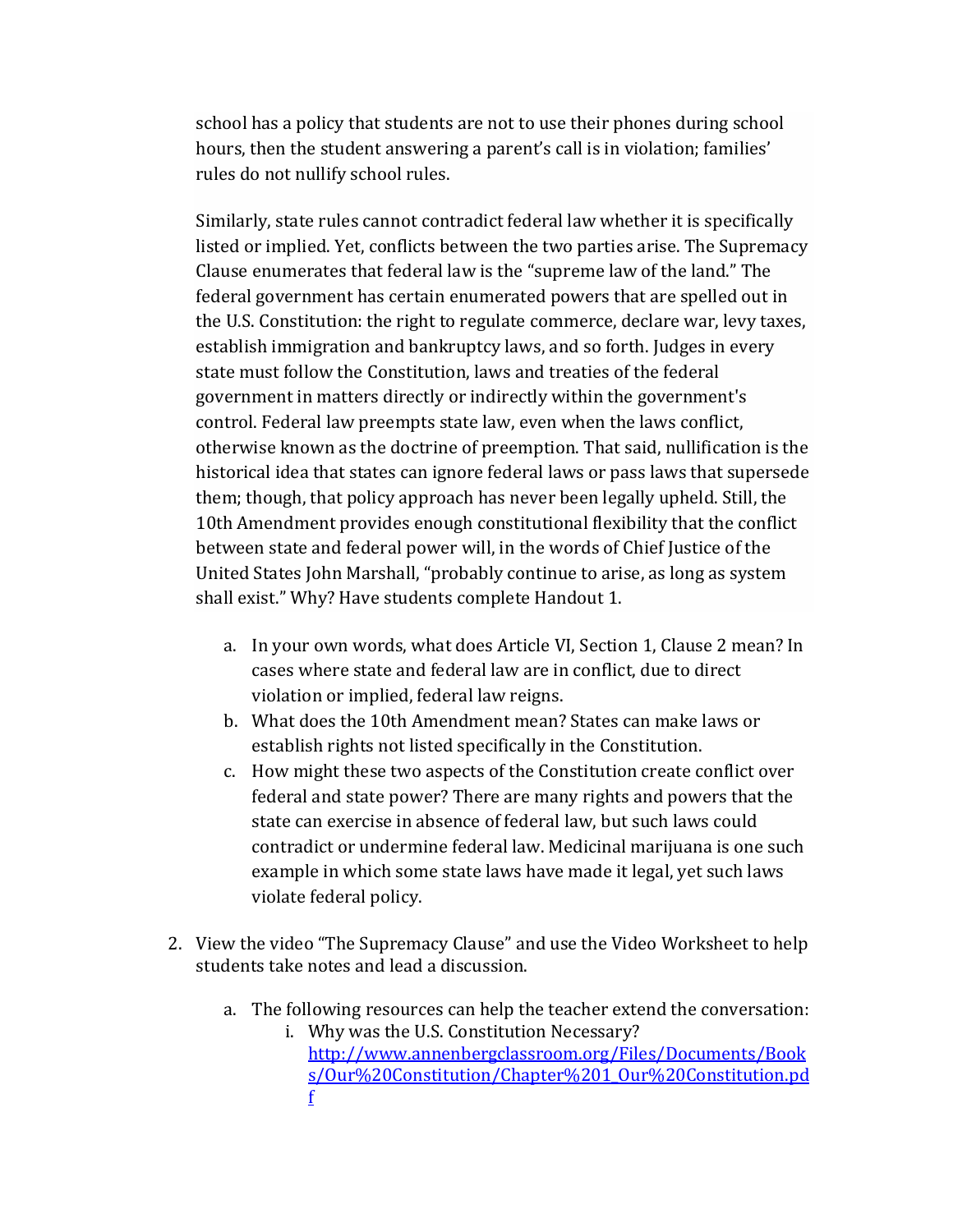- ii. Background on Federalist vs. Anti-Federalist debate: <http://www.annenbergclassroom.org/ibooks?chapterId=1>
- iii. Tenth Amendment, Federalism & Commerce Clause https://constitutioncenter.org/media/files/LP - CB -Federalism, the Commerce Clause, and the Tenth Amendme [nt.pdf](https://constitutioncenter.org/media/files/LP_-_CB_-_Federalism,_the_Commerce_Clause,_and_the_Tenth_Amendment.pdf)
- iv. The Heritage Foundation's perspective on Supremacy Clause: [https://www.heritage.org/constitution/#!/articles/6/essays/](https://www.heritage.org/constitution/#!/articles/6/essays/133/supremacy-clause) [133/supremacy-clause](https://www.heritage.org/constitution/#!/articles/6/essays/133/supremacy-clause)
- 3. Research and Presentation Activity: In small groups, have students identify an issue – historical or current – in which there was/is conflict between federal and state power. Use the guiding questions in Handout 3 for sample topics, Handout 2 to help develop an analysis, and Handout 4 for a possible grading criteria. Students will present their findings to the class in any format deemed appropriate by the teacher and/or students. The teacher can establish the pacing for such an activity.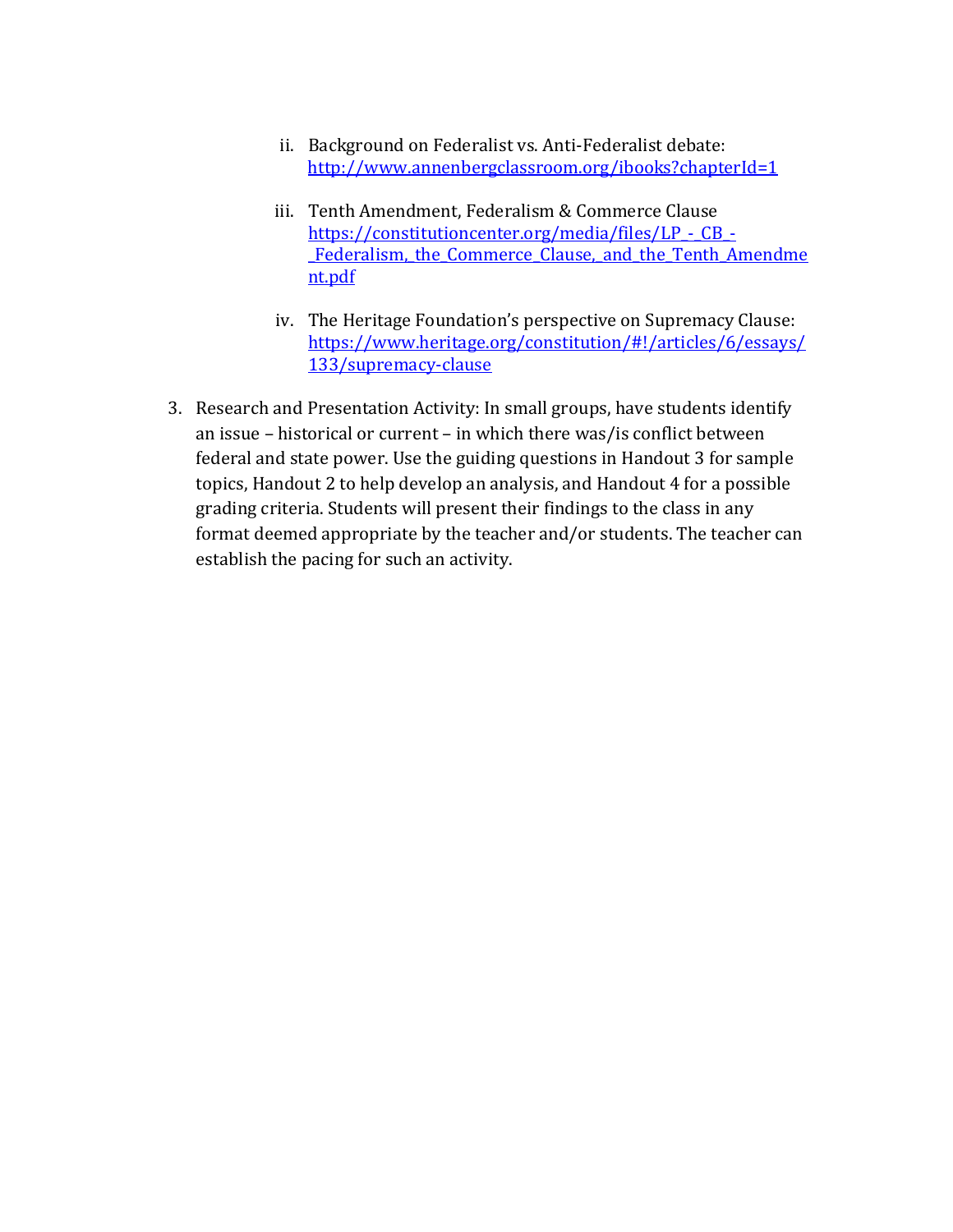#### **Handout 1: The Supremacy Clause and 10th Amendment**

Directions: Read both excerpts of the U.S. Constitution and answer the questions.

Article VI, Section 1, Clause 2: This Constitution, and the Laws of the United States which shall be made in Pursuance thereof; and all Treaties made, or which shall be made, under the Authority of the United States, shall be the supreme Law of the Land; and the Judges in every State shall be bound thereby, any Thing in the Constitution or Laws of any state to the Contrary notwithstanding.

10th Amendment: The powers not delegated to the United States by the Constitution, nor prohibited by it to the States, are reserved to the States respectively, or to the people.

1. In your own words, what does Article VI, Section 1, Clause 2 mean?

2. What does the 10th Amendment mean? What rights might the 10th Amendment include?

3. How might these two aspects of the Constitution create conflict over federal and state power?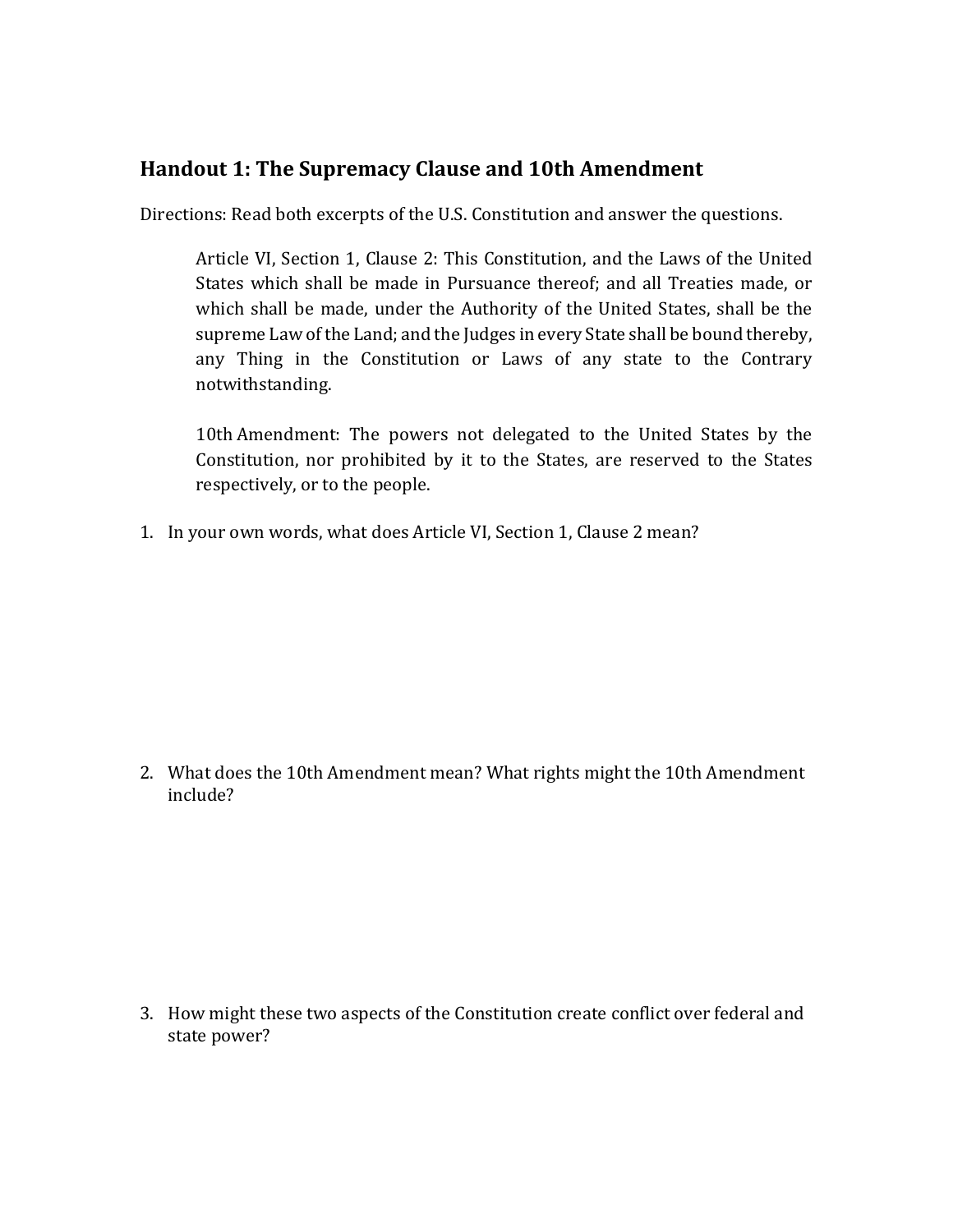#### **Video Worksheet**

1. At the founding of the United States, what was the ultimate purpose of the Supremacy Clause?

2. Why was it so important?

3. What lessons did leaders glean from governing under the Articles of Confederation?

4. What arguments for and against a strong central government were advanced by Federalists and Anti-Federalists?

5. How did the creation of a national bank represent the debate between Federalists and Anti-Federalists?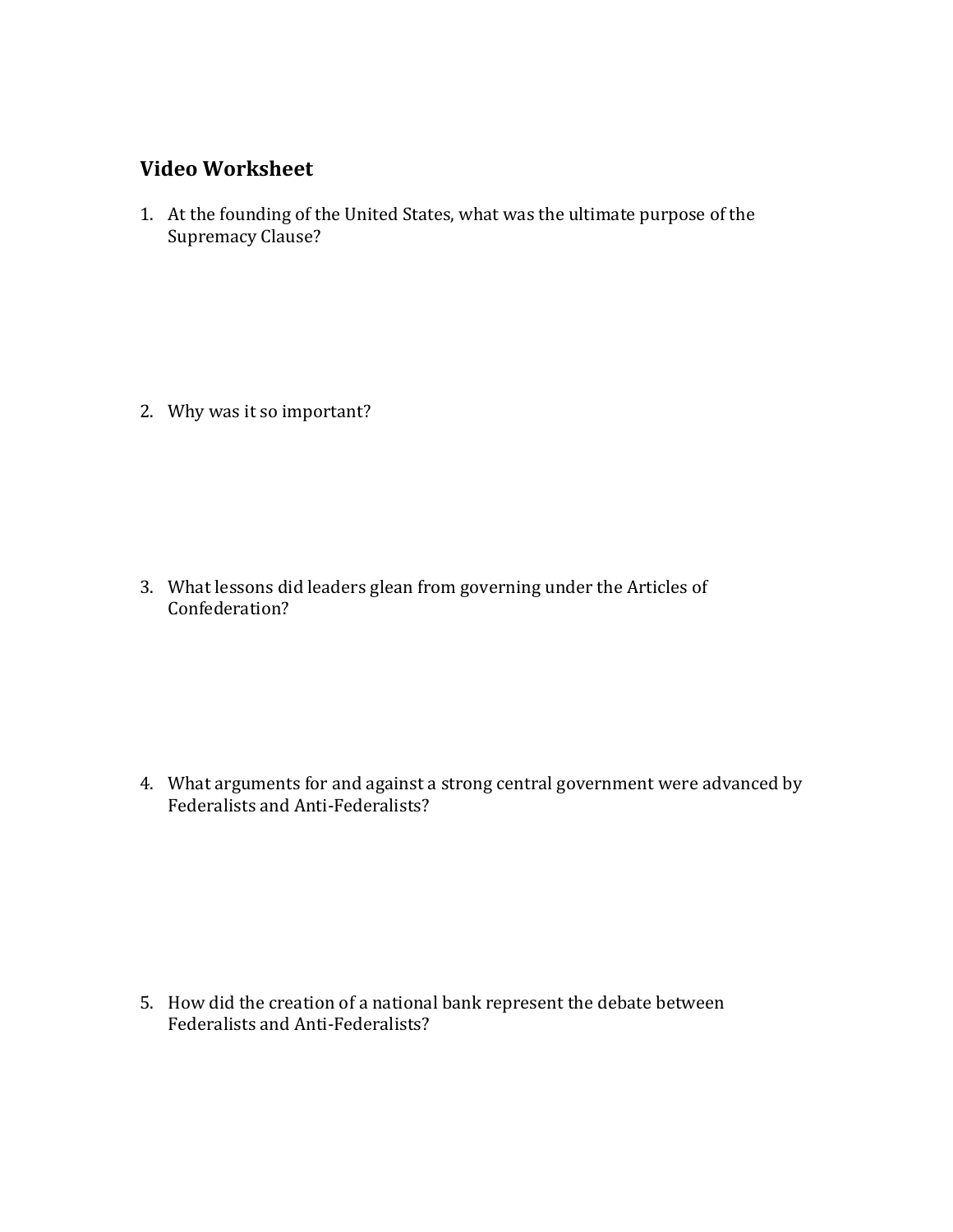6. Once the national bank was established, how did states respond in order to protect established state banks?

7. How did the states' actions against federal banks violate the Supremacy Clause?

8. What was the decision of *McCulloch v. Maryland* (1819) and why was it important?

Critical Thinking Questions

9. Where does federal power end and states' power begin?

10. Chief Justice John Marshall believed that conflict over state and federal power will continue to emerge. Why is he right?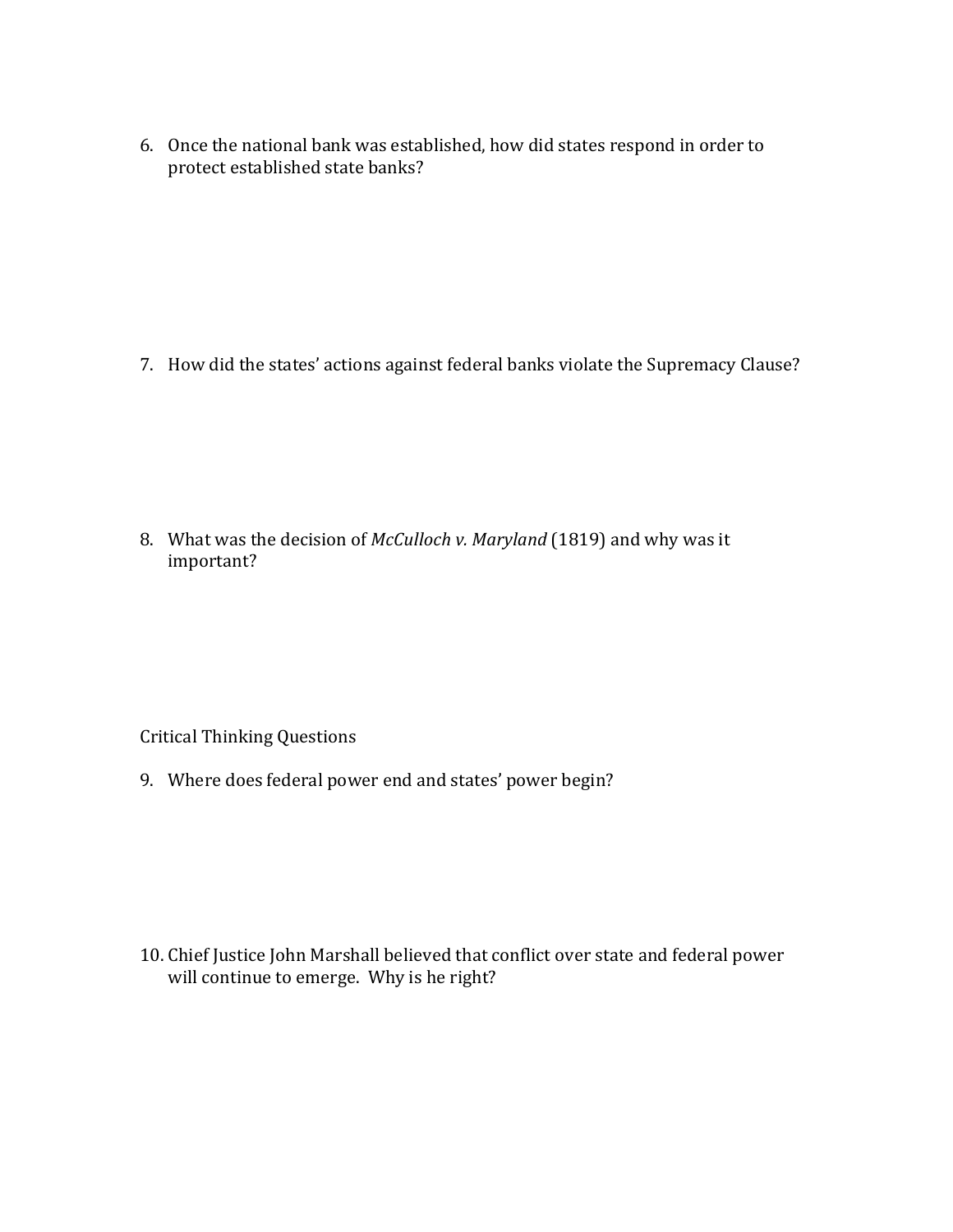# **Handout 2: Guiding Questions and Principles for Determining Preemption**

In small groups, identify an issue – historical or current – in which there was conflict between federal and state power. Use the guiding questions below to help develop an analysis. You will present your findings to the class.

Guiding Questions

- What is the issue?
- What, if any, is the applicable state law?<https://statelaws.findlaw.com/>
- What, if any, is the applicable federal law? [https://www.usa.gov/laws-and](https://www.usa.gov/laws-and-regs)[regs](https://www.usa.gov/laws-and-regs)
- Does the state law directly contradict federal law? (See below standards in which to determine preemption)
- Was the issue resolved? If so, how?

Executive Order 13132 of August 4, 1999 - See 64 Fed. Reg. 43, 255 - August 10, 1999, Sec. 4. Special Requirements for Preemption.

Agencies, in taking action that preempts State law, shall act in strict accordance with governing law.

(a) Agencies shall construe, in regulations and otherwise, a Federal statute to preempt State law only where the statute contains an express preemption provision or there is some other clear evidence that the Congress intended preemption of State law, or where the exercise of State authority conflicts with the exercise of Federal authority under the Federal statute.

(b) Where a Federal statute does not preempt State law (as addressed in subsection (a) of this section), agencies shall construe any authorization in the statute for the issuance of regulations as authorizing preemption of State law by rulemaking only when the exercise of State authority directly conflicts with the exercise of Federal authority under the Federal statute or there is clear evidence to conclude that the Congress intended the agency to have the authority to preempt State law.

(c) Any regulatory preemption of State law shall be restricted to the minimum level necessary to achieve the objectives of the statute pursuant to which the regulations are promulgated.

(d) When an agency foresees the possibility of a conflict between State law and Federally protected interests within its area of regulatory responsibility, the agency shall consult, to the extent practicable, with appropriate State and local officials in an effort to avoid such a conflict.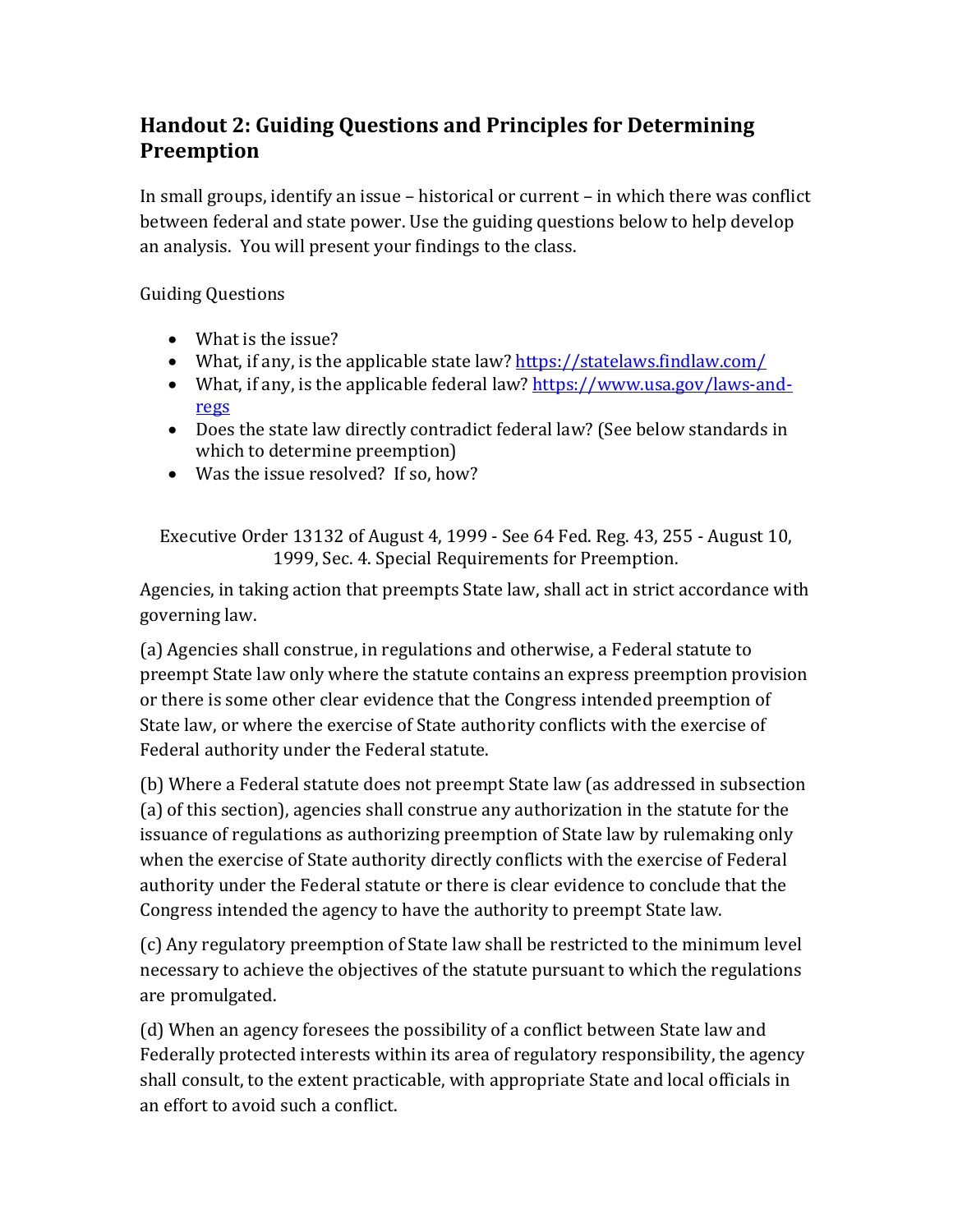(e) When an agency proposes to act through adjudication or rulemaking to preempt State law, the agency shall provide all affected State and local officials notice and an opportunity for appropriate participation in the proceedings.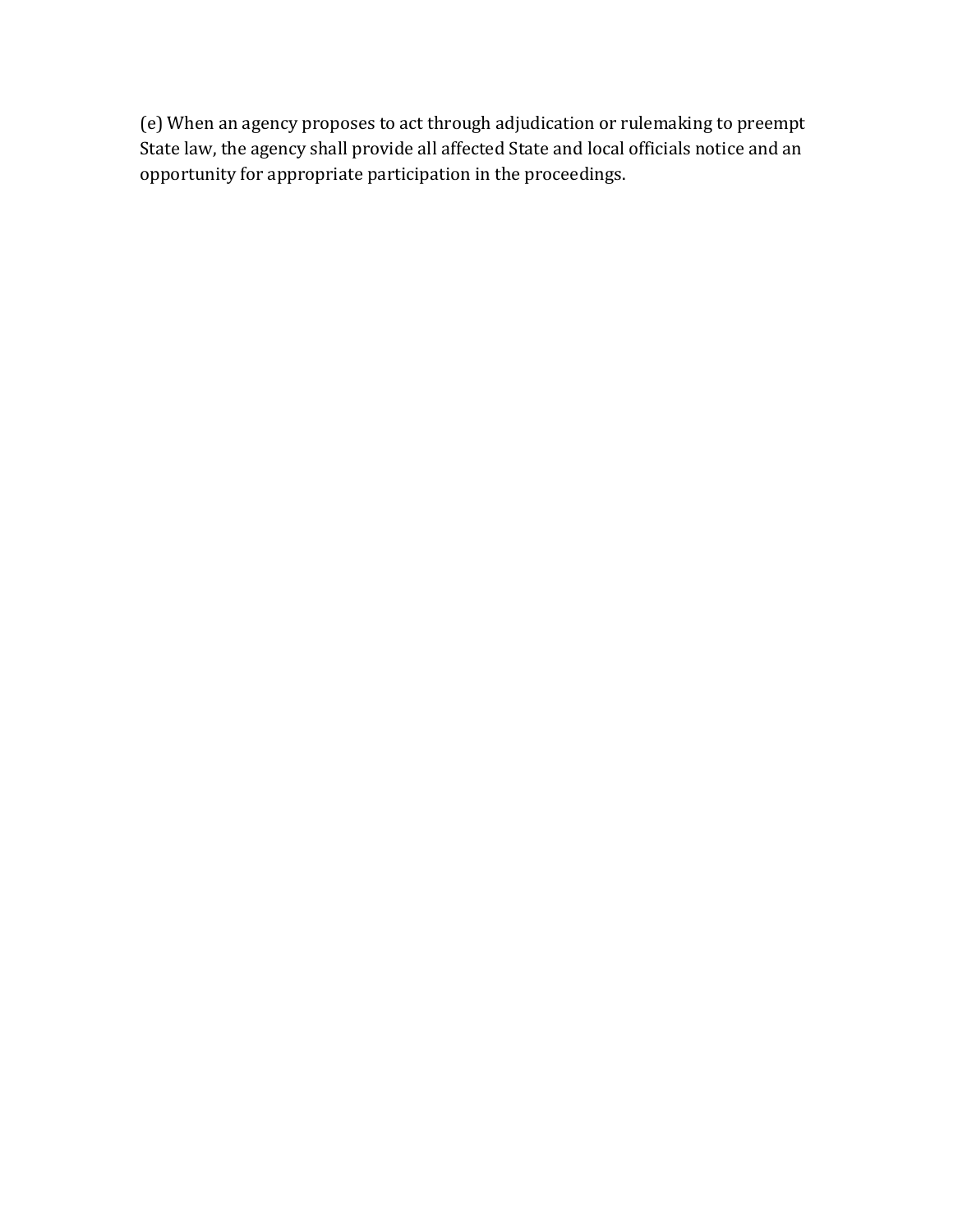### **Handout 3: Possible Topics**

The list below outline issue options but is not all-inclusive. It should also be noted that articles provide some background, but were not necessarily selected due to a balanced presentation. It is recommended that additional research be conducted on your selected issue.

Brief overview with historical examples: [https://constitutioncenter.org/blog/constitution-check-can-states-exempt](https://constitutioncenter.org/blog/constitution-check-can-states-exempt-themselves-from-federal-gun-laws)[themselves-from-federal-gun-laws](https://constitutioncenter.org/blog/constitution-check-can-states-exempt-themselves-from-federal-gun-laws)

Major court cases

[https://www.law.cornell.edu/supct/cases/topics/tog\\_supremacy\\_clause.html](https://www.law.cornell.edu/supct/cases/topics/tog_supremacy_clause.html) [https://www.heritage.org/constitution/#!/articles/6/essays/133/supremacy](https://www.heritage.org/constitution/#!/articles/6/essays/133/supremacy-clause)[clause](https://www.heritage.org/constitution/#!/articles/6/essays/133/supremacy-clause) (list at end of essay; select "case law")

State Pensions

[https://constitutioncenter.org/blog/judge-picks-supremacy-clause-in-detroits](https://constitutioncenter.org/blog/judge-picks-supremacy-clause-in-detroits-bankruptcy-battle)[bankruptcy-battle](https://constitutioncenter.org/blog/judge-picks-supremacy-clause-in-detroits-bankruptcy-battle)

Are workers' state pensions protected by from bankruptcy law?

Marriage

[https://www.thenation.com/article/about-half-of-us-states-set-no-minimum-age](https://www.thenation.com/article/about-half-of-us-states-set-no-minimum-age-for-marriage/)[for-marriage/](https://www.thenation.com/article/about-half-of-us-states-set-no-minimum-age-for-marriage/)

Can children marry?

[https://www.huffingtonpost.com/2015/01/21/mike-huckabee-gay-marriage](https://www.huffingtonpost.com/2015/01/21/mike-huckabee-gay-marriage-supreme-court_n_6512042.html)supreme-court n 6512042.html Can states ignore the Supreme Court on Gay Marriage?

Gun Laws

[https://constitutioncenter.org/blog/constitution-check-can-states-exempt](https://constitutioncenter.org/blog/constitution-check-can-states-exempt-themselves-from-federal-gun-laws)[themselves-from-federal-gun-laws](https://constitutioncenter.org/blog/constitution-check-can-states-exempt-themselves-from-federal-gun-laws) Can states exempt themselves from federal gun laws?

Gambling

[http://www.theplainsman.com/article/2018/05/could-the-supreme-courts](http://www.theplainsman.com/article/2018/05/could-the-supreme-courts-decision-bring-sports-gambling-fantasy-sports-to-alabama)[decision-bring-sports-gambling-fantasy-sports-to-alabama](http://www.theplainsman.com/article/2018/05/could-the-supreme-courts-decision-bring-sports-gambling-fantasy-sports-to-alabama) Is sports gambling outside a casino legal?

Marijuana

[https://constitutioncenter.org/blog/interest-picks-up-in-legal-marijuana-as](https://constitutioncenter.org/blog/interest-picks-up-in-legal-marijuana-as-constitutional-issue)[constitutional-issue](https://constitutioncenter.org/blog/interest-picks-up-in-legal-marijuana-as-constitutional-issue)

If the production, distribution, and consumption of marijuana is illegal under federal law, are states that allow such behaviors violating the US Constitution ?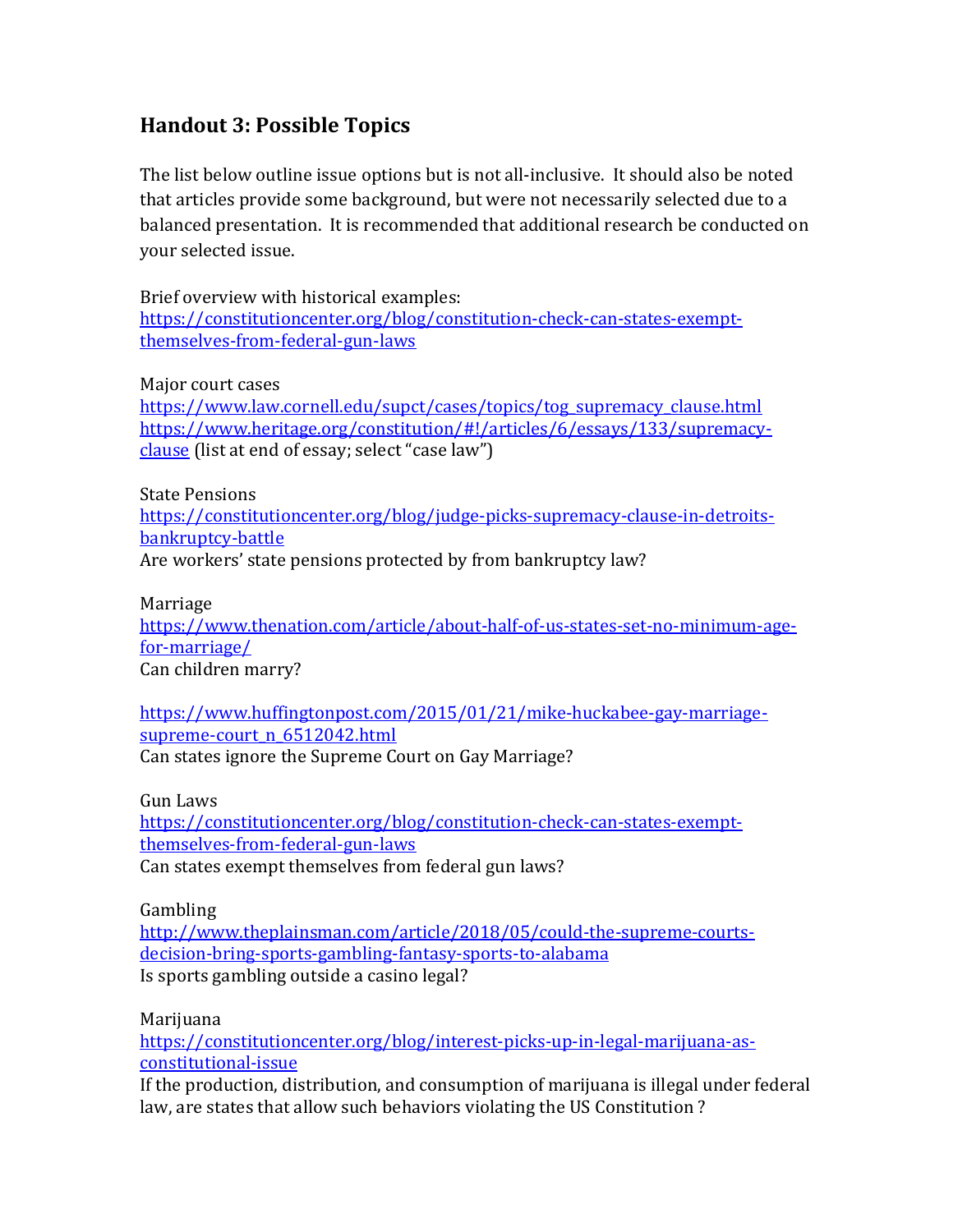Sexual Orientation Discrimination

[https://civilrights.findlaw.com/discrimination/gay-and-lesbian-rights-sexual](https://civilrights.findlaw.com/discrimination/gay-and-lesbian-rights-sexual-orientation-discrimination.html)[orientation-discrimination.html](https://civilrights.findlaw.com/discrimination/gay-and-lesbian-rights-sexual-orientation-discrimination.html) Is discrimination based on sexual orientation legal?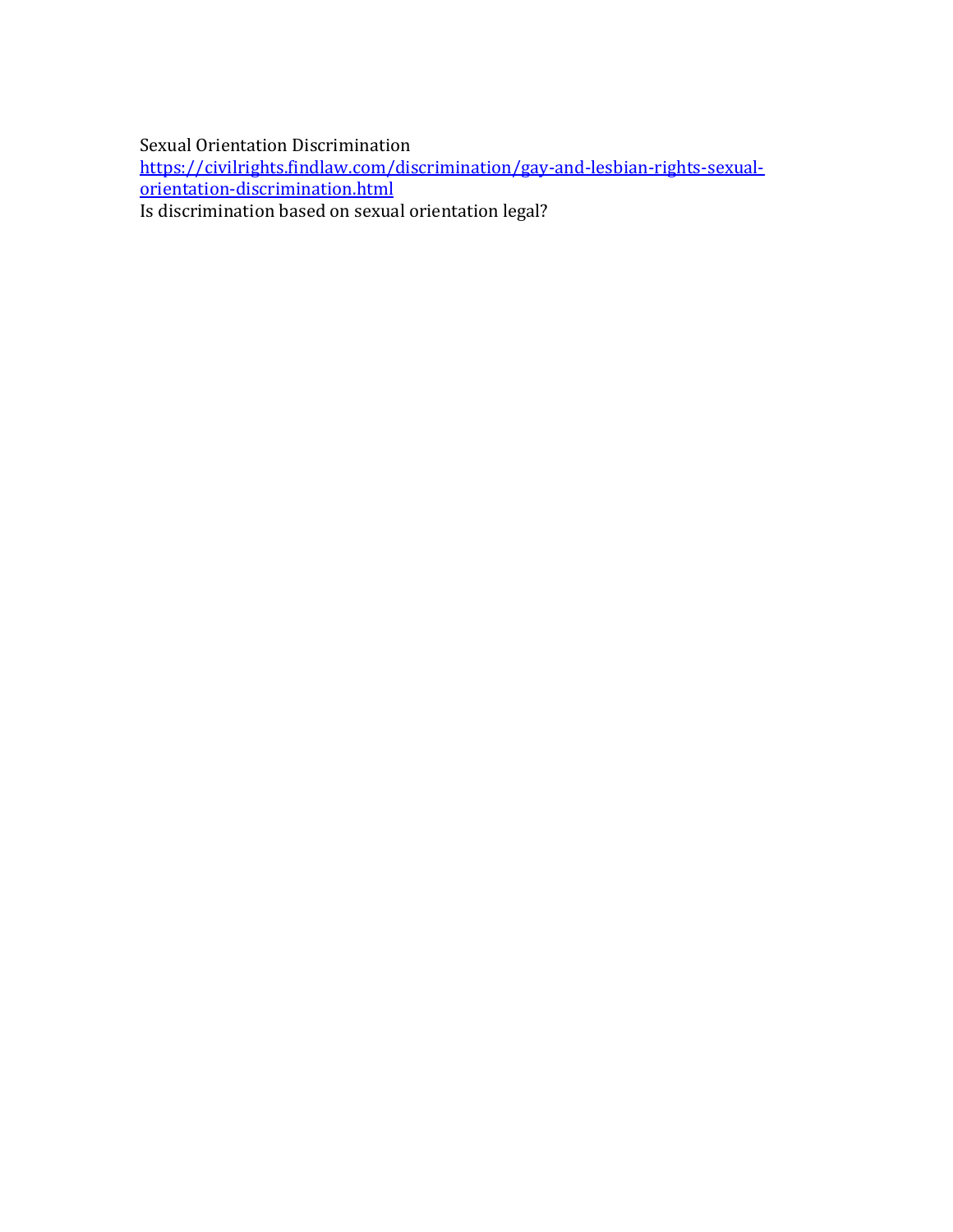# **Handout 4: Grading Criteria**

| <b>Issue</b><br>pts                       | Contextualized issue as a conflict<br>between federal and state law and<br>identified where the issue currently<br>stands | <b>Total Points:</b><br>Comments: |  |
|-------------------------------------------|---------------------------------------------------------------------------------------------------------------------------|-----------------------------------|--|
| <b>Federal</b><br>Law/Action<br>pts       | Identified appropriate federal law or<br>action                                                                           |                                   |  |
| <b>State</b><br>Law/Action<br>pts         | Identified appropriate state law or<br>action                                                                             |                                   |  |
| <b>Discussion of</b><br>preemption<br>pts | Properly applied preemption<br>guideline(s)                                                                               |                                   |  |